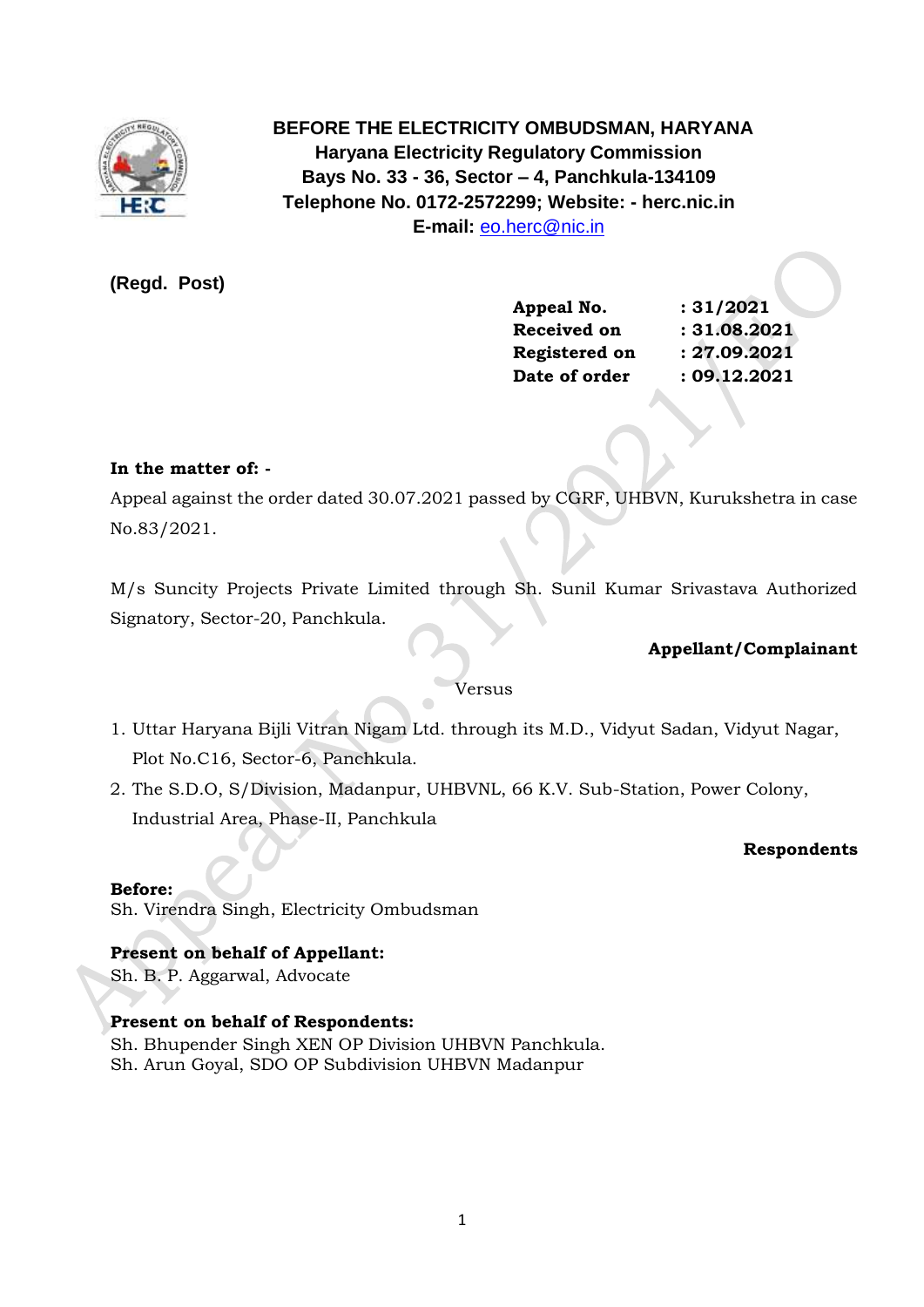### **ORDER**

- 1. Sh. B. P. Aggarwal, Advocate for M/s Suncity Projects Private Limited, Sector-20, Panchkula. has filed an Appeal against the order dated 30.07.2021 passed by CGRF, UHBVN, Kurukshetra in case No.83/2021.The Appellant submitted as under: -
	- *1.1 That the present appeal is being filed against the order 30/07/2021 passed by Hon'ble Consumer Grievance Redressal Forum, Uttar Haryana Bijli Vitran Nigam, Kurukshetra, Haryana in case bearing C.G. NO. 83/2021 which was received on 03/08/2021 through email.*
	- *1.2 That the brief facts of the case are as given below:* 
		- *i) That the Appellant is a Private Limited Company and Sh. Sunil Kumar Srivastava is authorized by board of directors by way of resolution to file the present complaint on behalf of the company.*
		- *ii) That the Appellant has obtained an electricity connection through Account No- 59631110000 installed at Suncity Project (Parikarma), Sector-20, Panchkula, Haryana with Sub Division- Madanpur, Division- Panchkula under the category Tariff BULK SUPPLY – DOMESTIC with the Sanctioned Load of 1500 KW at 11 KV Supply Voltage and paid the Security deposit as demanded by the respondents.*
		- *iii) That the electricity connection was sanctioned for the society "PARIKARMA" having 1321 apartments and they are using the electricity from the connection provided by respondent no.2 company.*
		- *iv) That out of total flats of 1321, the complainant has given the possession to 330 flat owners in Feb.2016, again the complainant has offered the possession to 330 flat owners in January 2017 and thereafter the possession was given and in Oct.2017 it was 1200.*
		- *v) That on 09.01.2013 a notification was issued by the HERC for Single Point Supply to Residential Colonies or Office cum Residential Complexes of Employers, Group Housing Societies and Commercial cum Residential Complexes of Developers, Regulations and as per aforesaid notification an energy difference up to 4%, in case of supply on 11 KV, 5% in case of supply on 33 KV shall be permissible towards transformation and/or LT losses. The units have to be billed after deducting the 4% or 5 % from the total units consumed during a particular month depending upon the supply obtained by the society but Respondent has failed to comply with the aforesaid notification which was applicable w.e.f. 09/01/2013 and did not deduct 4%*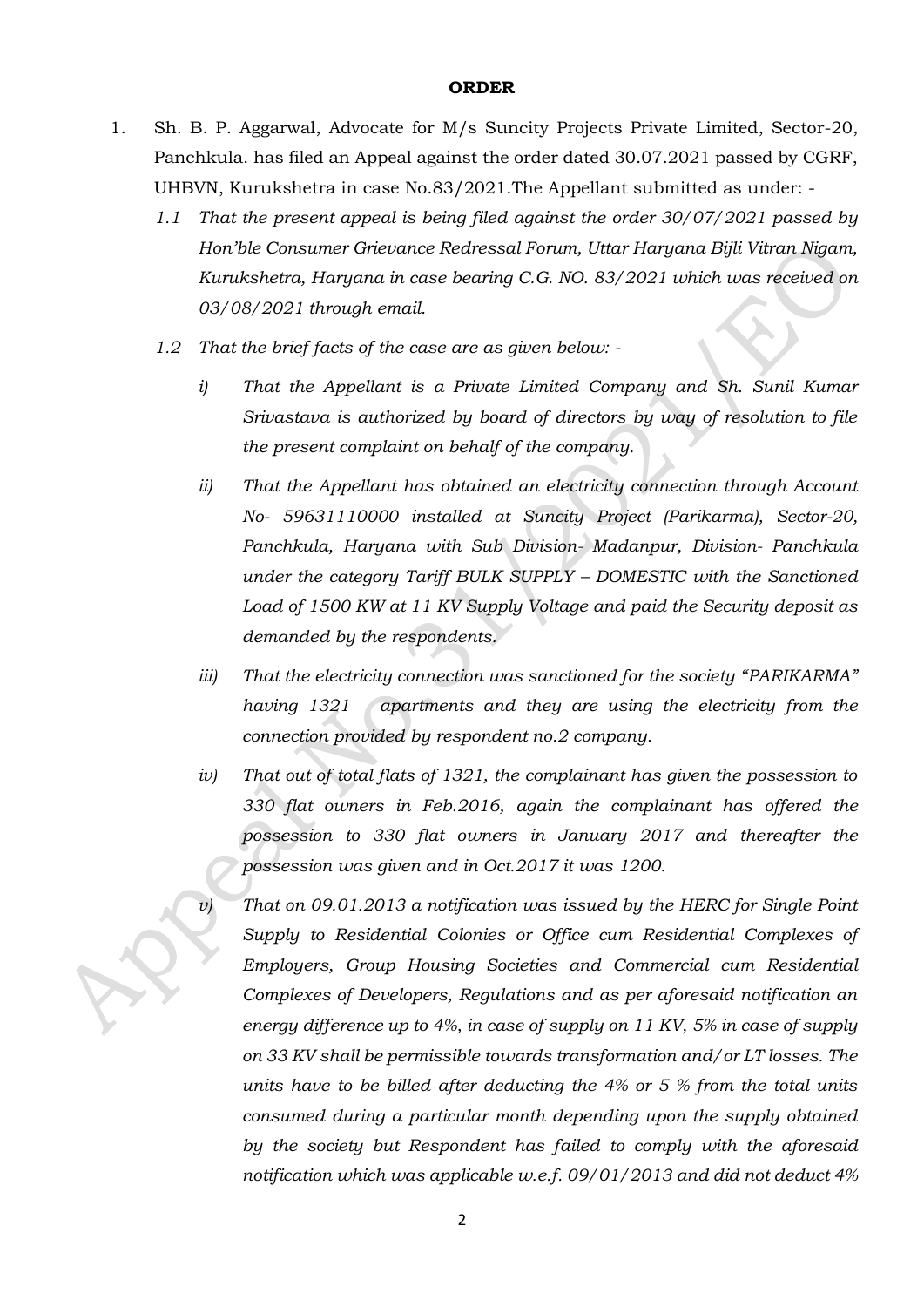*units from the date of connection. However, the respondent has given rebate of 4% on SOP from 2018 and prior to that no rebate was given. However, no rebate was given for the period April 2020 to Sept./Oct. 2020.*

- *vi) That as per Section 47(1) of Electricity Act, 2003, a distribution licensee may require from a person, who requires a supply of electricity in pursuance of section 43, to give reasonable security as Advance Consumption Deposit (ACD) and accordingly the complainant was asked to deposit for 1500 KW load and the same was paid by the complainant. Similarly, as per 47(4) of the said Act the distribution licensee shall pay interest equivalent to the bank rate or more, as may be specified by the concerned State Commission, on the security referred to in sub-section (1) but the respondent have failed to comply with this provision.*
- *vii) That as per the Directive issued by HERC under clause 5.8.1 & 5.8.2 of Regulation No. 34/2016 i.e. the Haryana Electricity Regulatory Commission (Duty to supply electricity on request, Power to recover expenditure incurred in providing supply and Power to require security) Regulations, 2016, the respondent was required to pay the interest in the month of April of each year but the respondent failed to make the payment of the interest in the month of April of each year , if the respondent has paid the interest for some year then the respondent is required to make the payment of the interest of balance year at the penal interest. The relevant para is reiterated as under:*

*"5.8.1: The licensee shall pay interest to the consumer at the Bank rate as determined by the Reserve Bank of India on 1st April of each year or more as specified by the Commission payable annually on the Consumer's security deposit. The interest accrued during the year shall be adjusted in the consumer's bill for the first billing cycle of the ensuing financial year.*

*5.8.2:In case the interest accrued during the year is not adjusted in the*  consumer's bill for the first billing cycle of the ensuing financial year, the *licensee shall be liable to pay interest at the rate of 18% for the period for which the payment of interest accrued is delayed."*

*viii) That since the respondent has failed to pay the interest on the security/ACD deposited to the complainant in bill issued for the month of April each year and thus the respondent is liable to pay the penal interest @ 18 % to the complainant for the period entire period for which no interest was paid.*

*-*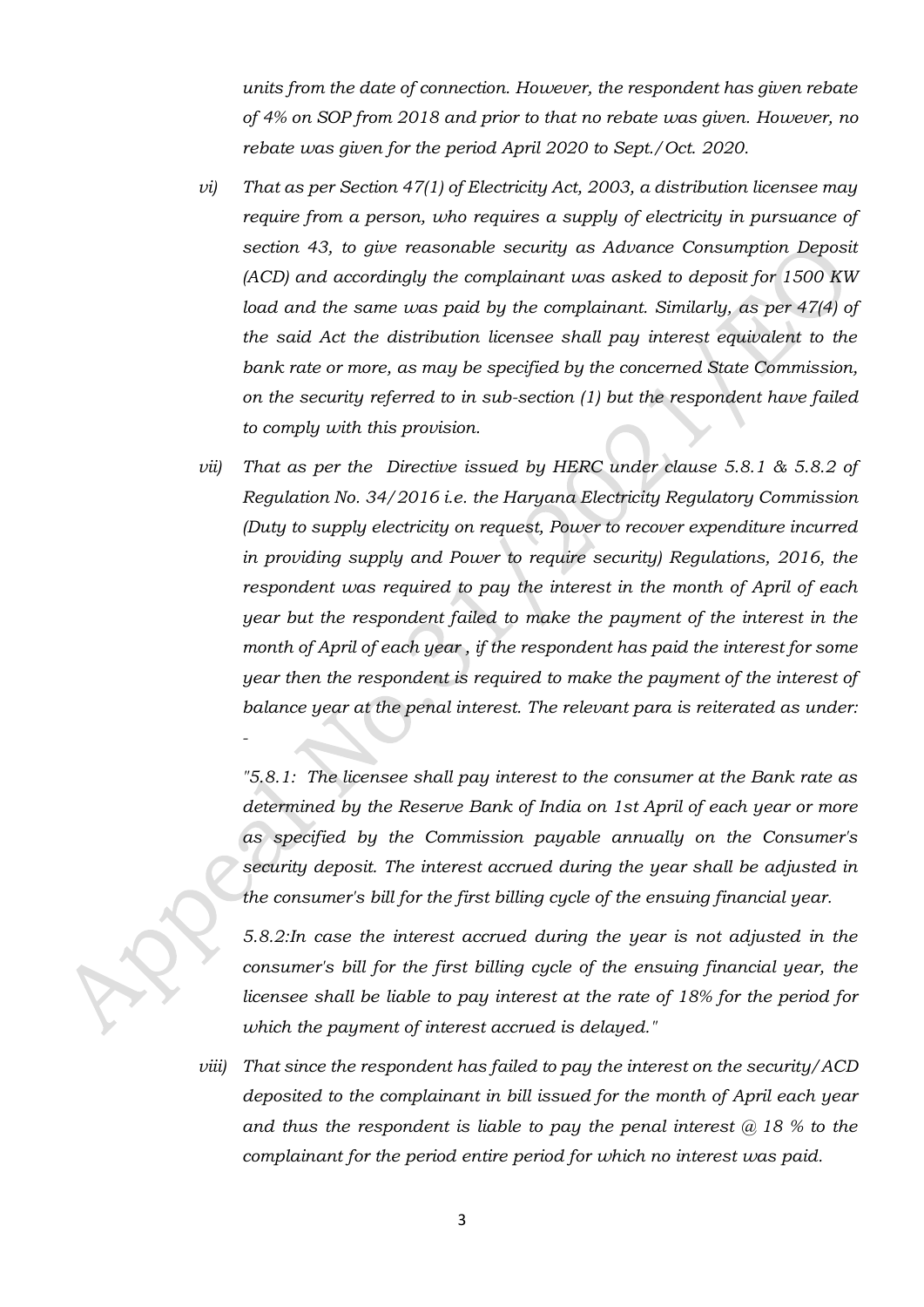- *ix) That since the respondents fails to comply with the various regulation and hence the Appellant has issued a legal notice to the respondent on 24.03.2021 through the counsel to refund the excess amount paid by the Appellant along with the interest but the respondent has failed to respond to the legal.*
- *x) That since the respondent fails to comply with the Supply Code and various circular issued by the respondents and fails to give the slab benefit and hence the appellant was forced to file a complaint before the Consumer Grievances Redressal Forum, vide complaint No. 83/2021 but the respondent did not send any reply to the Appellant though the reply was filed before the Hon'ble Forum and no opportunity was given to the Appellant to file the rejoinder.*
- *xi) That the Appellant has also provided the details of the bills raised to all the flat owner but the said documents was neither considered nor discussed in the order.*
- *1.3 That the matter was heard on 27.07.2021 the Hon'ble Forum and the order was passed by the Hon'ble Forum on 30.07.2021.*

*Aggrieved from the order the Appellant preferred the appeal on the following grounds amongst the others which may be read as under: -*

# *G R O U N D S*

- *i. Because the Hon'ble Forum has failed to consider the fact that while raising the bill, the respondents have failed to follow the law, circular issued by the HERC and tariff orders and raised illegal bills causing huge loss to the appellant.*
- *ii. Because the Hon'ble Forum has failed to consider the facts that at the time of the sanction of the connection the Appellant has applied for the electrification of the entire project and partial load was sanctioned to the Appellant society.*
- *iii. Because the Hon'ble Forum has failed to consider the facts that though in the order it was mentioned that the respondent has filed the two reply i.e. on 22.06.2021 and 08.07.2021 but the copy of the said reply was never supplied to the Appellant by the respondent and thus no opportunity was given to the Appellant to file the rejoinder, even before the argument the Appellant was not aware about the stand of the respondents , whereas the respondents were aware about the dispute of the Appellant.*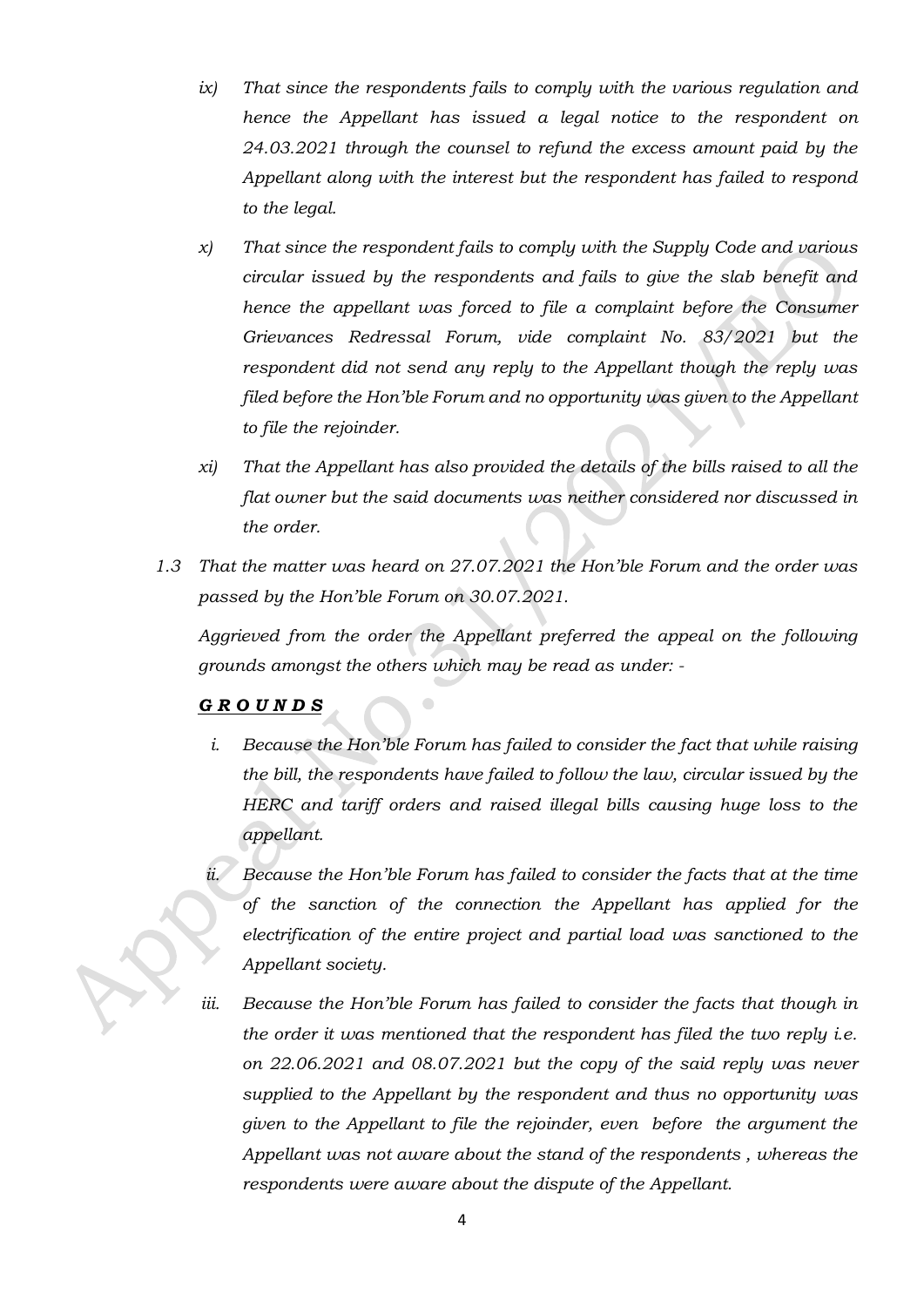*iv. Because the Hon'ble Forum has failed to consider the facts that despite the respondent has admitted that they have not the paid the interest for some year no penal interest was allowed for the delayed period i.e. for the period when no interest was paid which is against the Directive issued by HERC under clause 5.8.1 & 5.8.2 of Regulation No. 34/2016 i.e. the Haryana Electricity Regulatory Commission (Duty to supply electricity on request, Power to recover expenditure incurred in providing supply and Power to require security) Regulations, 2016, the respondent was required to pay the interest in the month of April of each year but the respondent failed to make the payment of the interest in the month of April of each year , if the respondent has paid the interest for some year then the respondent is required to make the payment of the interest of balance year at the penal interest. The relevant para is reiterated as under: -*

*"5.8.1: The licensee shall pay interest to the consumer at the Bank rate as determined by the Reserve Bank of India on 1st April of each year or more as specified by the Commission payable annually on the Consumer's security deposit. The interest accrued during the year shall be adjusted in the consumer's bill for the first billing cycle of the ensuing financial year.*

*5.8.2:In case the interest accrued during the year is not adjusted in the consumer's bill for the first billing cycle of the ensuing financial year, the licensee shall be liable to pay interest at the rate of 18% for the period for which the payment of interest accrued is delayed."*

- *v. Because the Hon'ble Forum has failed to consider that despite the respondent fails to pay the rebate of 4% from the date of connection till 2018 and also for the April 2020 to Sept/Oct. 2020 , the Hon'ble Forum allowed the rebate of 4% only for the period April 2020 to Sept 2020 that too without interest, whereas the respondent is required to pay the rebate for the entire period including April 2020 to Sept 2020 for which no rebate of 4% was allowed along with the interest as per Section 62(6) of Electricity Act,2003.*
- *vi. Because the Hon'ble Forum has failed to consider the facts that the Appellant has obtained the occupancy certificate from the Town Planner for 1321 flats and the Appellant has given the possession to 330 flat owners in Feb.2016, again the complainant has offered the possession to 330 flat owners in January 2017 and thereafter possession was offered which was 1200 in Oct. 2017.*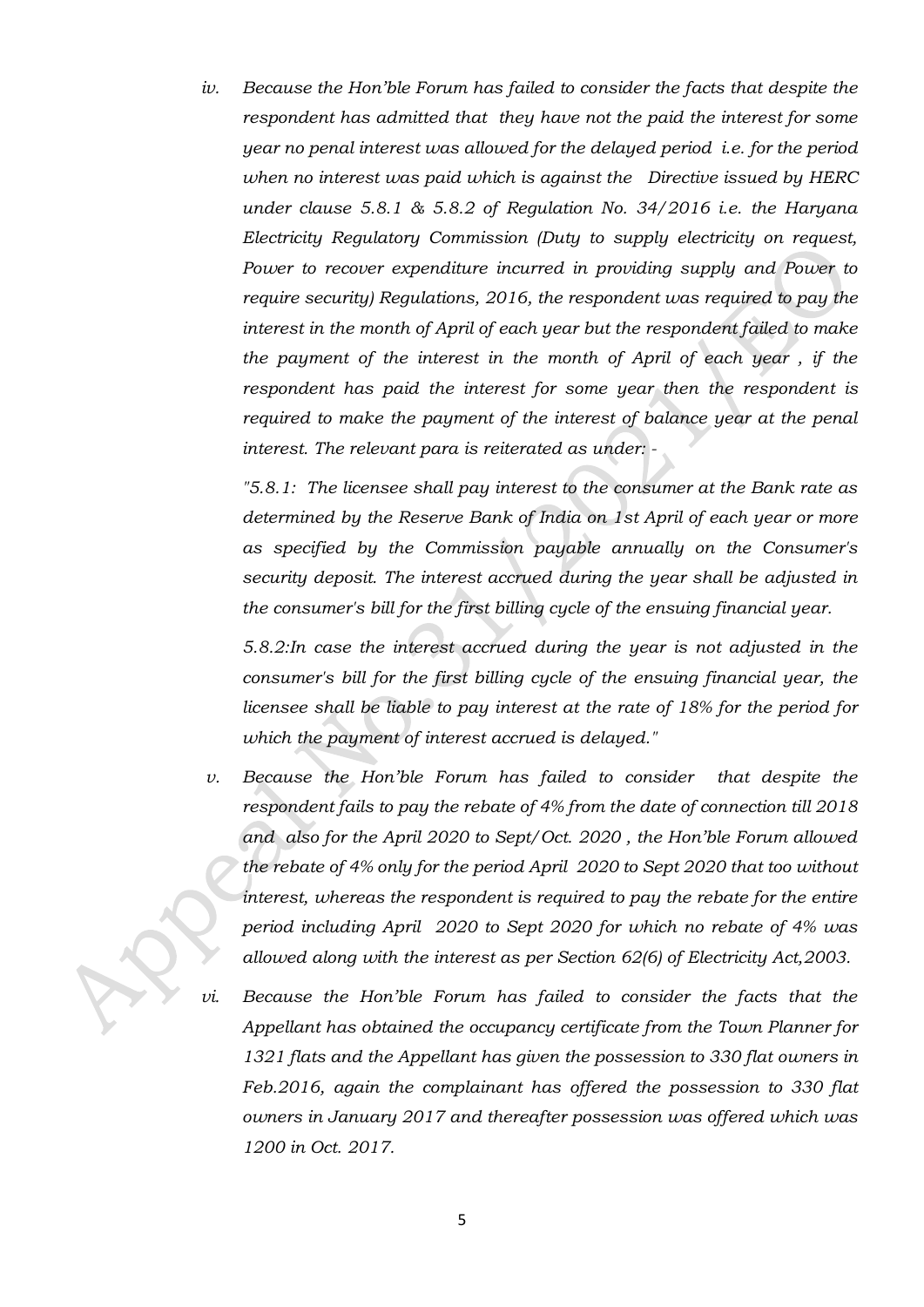- *vii. Because the Hon'ble Forum has failed to consider the facts that as per the tariff provision and as per the Single Point Supply to Residential Colonies or Office cum Residential Complexes of Employers, Group Housing Societies and Commercial cum Residential Complexes of Developers, Regulations 2013 and 2020 the Appellant has to give the slab benefit while raising the bills to the occupants of the society and if the society will not get the slab benefit then it is not feasible to give the slab benefit to the occupants.*
- *viii. Because the Hon'ble Forum has failed to consider the facts that the Hon'ble Commission in the aforesaid matter on 10.10.2017 directed as under: -*
- *ix. "3. Per contra, Shri P.S. Mathew on behalf of Respondent No 1 submitted that they are having a single point bulk supply connection from the Distribution Licensee and charging the electricity bills from the 1200 flat owners through pre-paid metering system. As per the bills issued by UHBVN, Flat rate per unit is being charged from the individuals and the benefit of 4% rebate is also being passed on to the owners of the flat. He also submitted that despite best efforts, they are not able to recover all the electricity charges being paid to the UHBVN.*
- *x. 4. On query, he admitted that they are charging at flat rate of Rs. 7.90 per unit from the consumers, however, no MMC is being charged from the unoccupied flat owners. He submitted that as far as electricity supply for construction work is concerned, they are having a separate connection for the same and no electricity charges are being recovered from the residents residing in the society on this account.*
- *xi. 5. The Commission observed that the electricity charges are not being recovered by the developer from individual residents as per the HERC Regulations. The Commission directs the Respondent No. 1 to charge the consumers as per the tariff approved by the Commission and to file the written submission with the details of the last 2 bills paid to the UHBVN along with the recovery of the amounts from the consumers/owners. The representative of Respondent No. I requested to allow at-least 10 days' time in this regard."*
- *xii. After the direction issued by the Hon'ble Commission the Appellant was forced to give the slab benefit to all the 1200 consumers to whom the society was billing as per the tariff provision. Once the Appellant was directed to give the slab benefit to all the 1200 consumers then the Appellant is also entitled for the slab benefit for all the consumers.*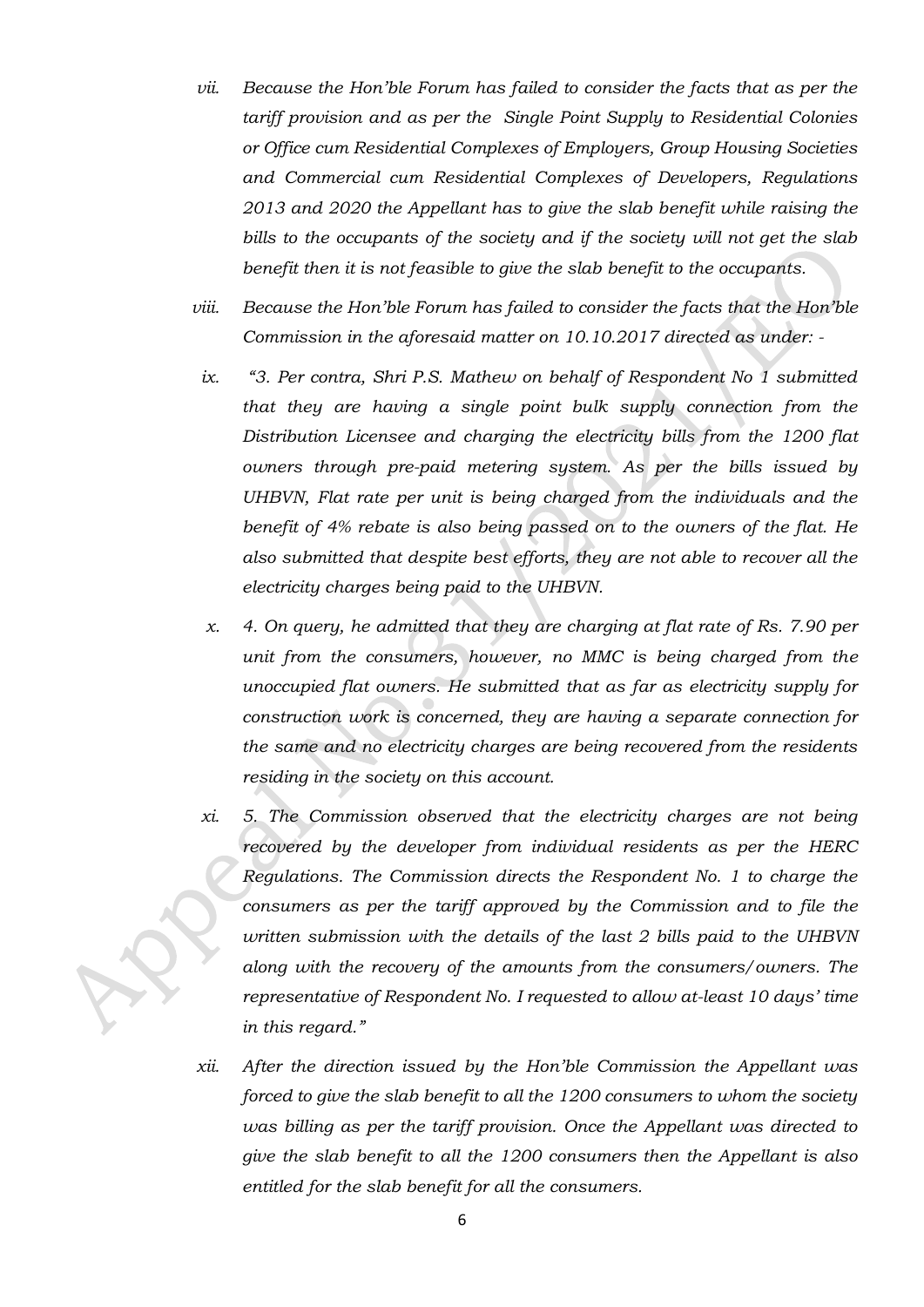- *xiii. Because the Hon'ble Forum has failed to consider the facts that in Petition No. 35 of 2017 titled as Amita Sharma & Ors. VS Suncity Project Pvt. Ltd., When the Appellant before the Hon'ble Commission that, "they are having a single point bulk supply connection from the Distribution Licensee and charging the electricity bills from the 1200 flat owners through pre-paid metering system. As per the bills issued by UHBVN, Flat rate per unit is being charged from the individuals and the benefit of 4% rebate is also being passed on to the owners of the flat. He also submitted that despite best efforts, they are not able to recover all the electricity charges being paid to the UHBVN" When the Appellant made the aforesaid statement before the Hon'ble Regulatory Commission the respondent never objected before the Hon'ble Commission regarding the connection was obtained for 100 flats and how the Appellant is supplying the electricity to 1200 dwelling units and billing them despite having 1500 KW sanctioned load which was obtained for 100 dwelling house and now before the CGRF it was argued that since the connection was applied for 100 houses and hence they are entitled for the slab benefit for 100 dwelling units only from the date of connection, the respondents are taking illegal stand in order to avoid making the payment which was charged excessively.*
- *xiv. Because the Hon'ble Forum has failed to consider the facts that on 24.12.2018 the Hon'ble HERC in the Petition No. 35 of 2017 titled as Amita Sharma & Or's. VS Suncity Project Pvt. Ltd., ordered with respect to billing as under,*

*"5. The Respondent shall also charge the Monthly Minimum Charges as approved by the Commission to the Consumers who are supplied with the electricity and not consuming it up to their MMC threshold.* 

*The Respondent No. 1 is directed to issue the next bill for the consumption by the residents / consumer strictly as per the tariff chargeable to domestic category of consumers/the relevant category of consumer as approved by the Commission and report compliance within 30 days of the issue of the Order along with the details as required by the Commission vide its earlier order dated 10.10.2017. In term of the above order, the case is disposed off."* 

*Because the Hon'ble Forum has failed to consider the facts that the Appellant is neither producer of electricity nor seller of electricity but is supplying the electricity on behalf of the respondent company to its members on the basis of no loss no*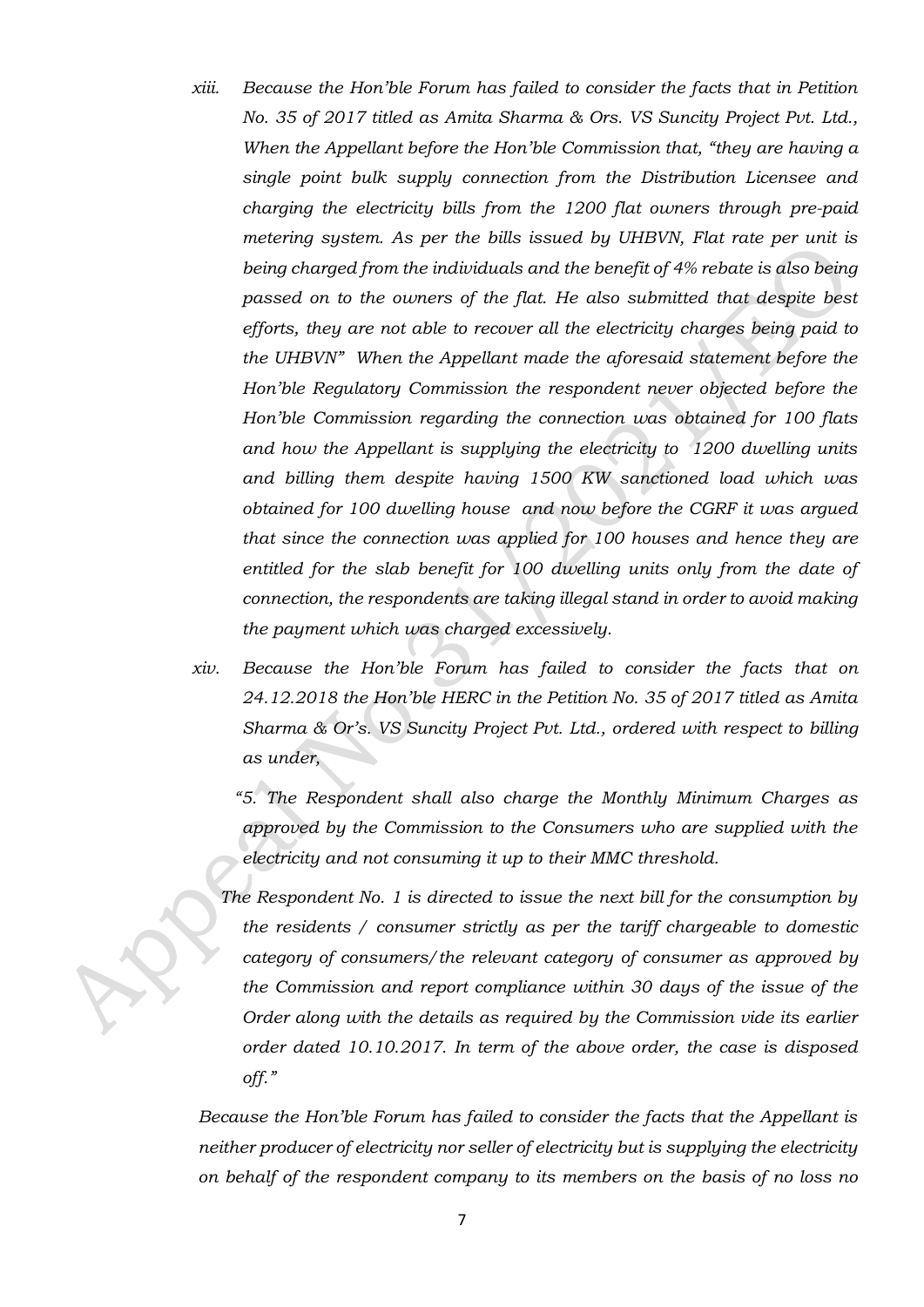*profit but if the slab benefit will not be allowed to the Appellant then the Appellant will suffer heavy loss and in that circumstances the Appellant will not be in a position to allow the slab benefit .* 

- *i. Because the Hon'ble Forum has failed to consider the facts that in the tariff provision it is only mentioned that the respondent has to bill the consumer based on the consumption recorded per flat, if the consumption is more than 800 units then flat rate of Rs.6.20p will be charged and if it is less than 800 units then Rs.5.25p will be charged and the tariff provision does not say regarding the sanctioned load.*
- *ii. Because the Appellant has given the details and data of all the members of the society through email to whom the Appellant started billing from 2017 onwards and allowing the slab benefit as per tariff but this aspect was not considered by the Hon'ble Forum.*
- *iii. Because the Hon'ble Forum has did not discussed the judgment of HERC filed by the Appellant and intentionally ignored the judgment.*
- *1.4 Because the respondents have allowed the rebate to 800 dwelling units though the sanctioned load was only 850 KW. That the appellant has not filed any other similar appeal either before this Hon'ble Commission or before any other Commission.*

## *P R A Y E R: -*

*It is therefore, most respectfully prayed that this Hon'ble Commission may kindly be pleased to: -*

- *i. accept the appeal of the appellant and the order dated 30/07/2021 passed by Hon'ble Consumer Grievance Redressal Forum, Uttar Haryana Bijli Vitran Nigam, Kurukshetra, Haryana in complaint bearing No. 83 of 2021 may kindly be set aside and;*
- *ii. Direct the respondent to revised the bill with effect from the date of the connection as per the Regulation dated 09.01.2013 and deduct the 4% units from the total units consumed and thereafter allow the slab system benefit on the balance 96% units out of the total units consumed every month from the date of the connection or from 10.10.2017 when the Hon'ble HERC directed the Appellant to allowed the slab benefit to all the consumers as per the tariff provision and;*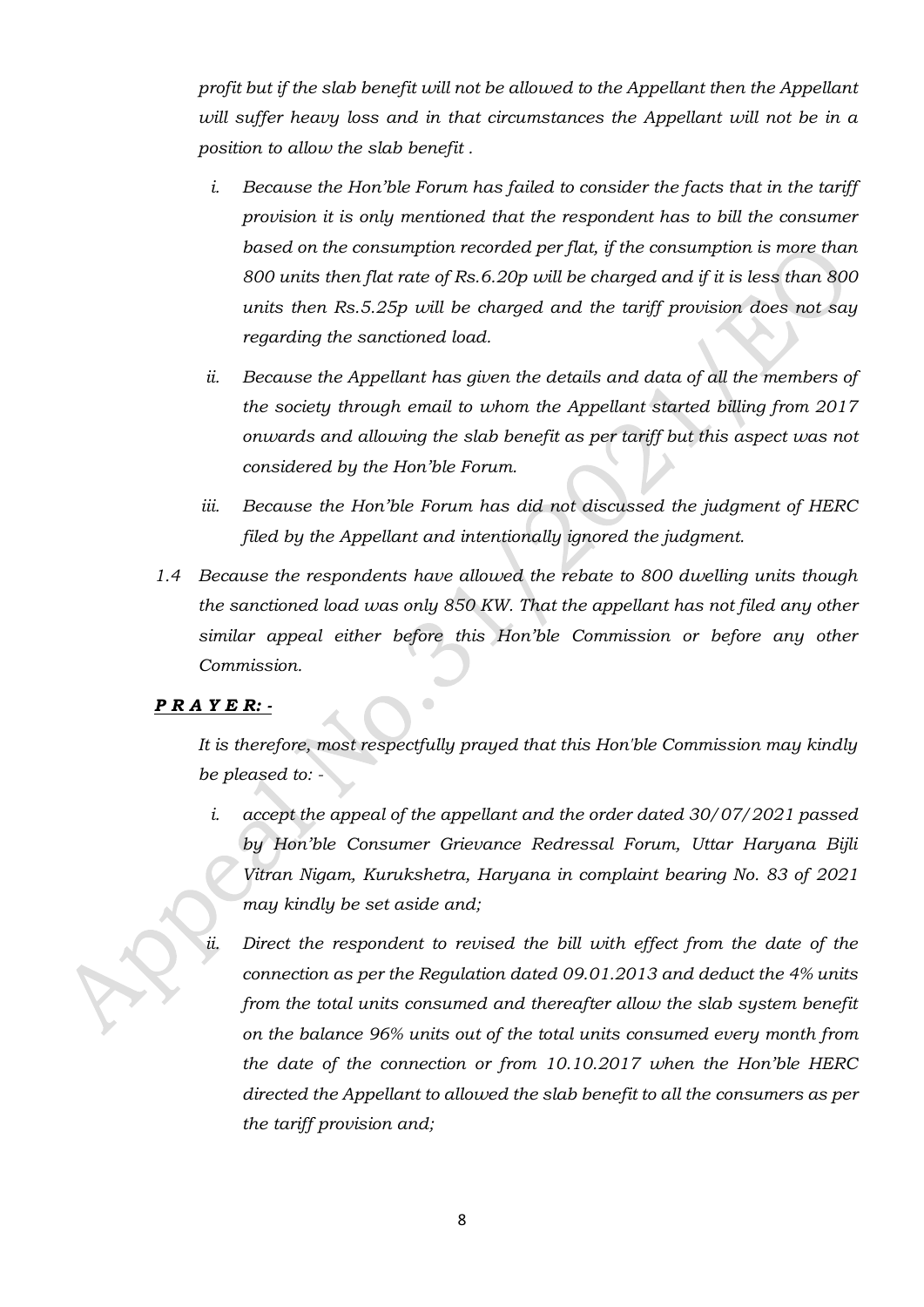- *iii. Direct the respondent to pay the 4% rebate for the entire period for which no rebate was given along with the interest as per Section 62(6) of Electricity Act, 2003.*
- *iv. direct the respondent to pay the interest on the ACD from the date of payment as per the Bank rates in terms of Section 47(4) of Electricity Act, 2003 and for delayed payment @ 18 % in terms of 5.8 of Sales Circular D-29/2016 issued on 12.09.2016 and;*
- *v. pass any other or further order which this Hon'ble Commission may deem fit and proper in the facts and circumstances of the case in favour of appellant in the interest of justice.*
- 2. The appeal was registered on 27.09.2021 as an appeal No. 31/2021 and accordingly, notice of motion to the appellant and the respondents was issued on 27.09.2021 for hearing the matter on 12.10.2021.
- 3. Proceedings ware held on 12.10.2021 as scheduled. The respondent SDO submitted that no copy of the appeal was received in his office. The appellant was directed to provide the copy of the appeal to the respondent SDO within two days and the respondent SDO was directed to submit the reply within ten days through the Executive Engineer/OP Panchkula with advance copy to the appellant. The matter was adjourned to 26.10.2021.
- 4. Hearing was held on 26.10.2021 as scheduled. The respondent XEN submitted that due to hospitalization of respondent SDO's mother, he could not prepare and submit the reply and further requested to fix another date of hearing after 08.11.2021 vide his email dated 25.10. 2021. Accordingly, the matter was adjourned to 16.11.2021.
- 5. SDO 'Op', Madanpur, UHBVN, Panchkula vide his email on 15.11.2021 has submitted the reply to the appeal as under: -

 *It is submitted that the connection of M/s Santur Developers Pvt., Ltd Sector-20 Panchkula (Sun City residential Complex, Sector 20, Panchkula) Account No. 5963111000(Single point Bulk Supply), released with partial load during 12.11.2015 vide SCO No. 517 dated 30.10.2015 with 1500KW against Sanctioned load 8967 KW for partial completion as applied & submitted in related record/test report for 100 number flats with Rs. 15,00,000/- ACD deposit. The point wise reply is as under: -*

- ➢ Point no. 1, matter pertaining to applicant.
- ➢ Point No. 2, is a matter of record as submitted and accepted by the applicant/ consumer.
- ➢ Point No. 3, It is not true that the electricity connection Account No. 5963111000 sanctioned for 1321 apartments for the society Suncity 'Parikarma", hence denied.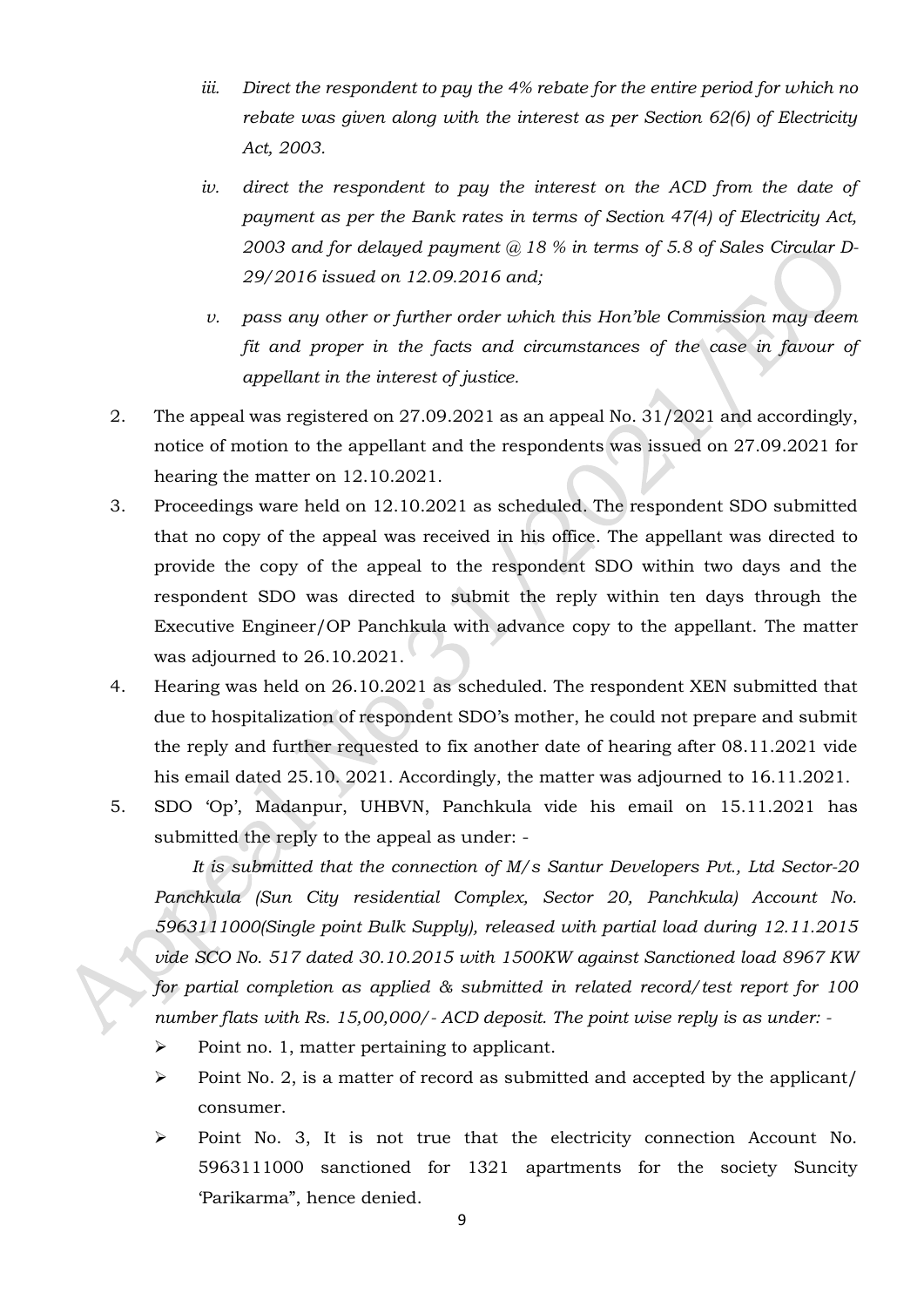The said connection applied by the consumer/ M/s Sun City, only for 1500KW partial load and applicant submitted test report for 100 no. of Flats + utility services only whereas 8967 KW was sanctioned for the project for feeding the M/s SUNCITY Parikarma, Sector 20, Panchkula for 1321 no. of flats.

➢ Point No. 4, It is not true that the extension of load applied for possession of 330 flats for using electricity through connection Account No. 5963111000 sanctioned for 1321 apartments for the society Suncity 'Parikarma", hence denied.

Further, the matter pertaining to applicant/ M/s SUNCITY "Parikarma" Sector 20, Panchkula, colonizer of the estate. Further, the applicant/ M/s Suncity had applied for 100 flats for 1500KW (partial/ interim load, for first phase as per record) vide A&A form No. 66068/BS dated 01.08.2014 on 11KV level & same was released during 2015 and further any extension of load has never been applied till date through A&A form/ as ibid in instructions being further feeding other phases of the colony/ apartments.

➢ Point No. 5, the instructions issued by HERC are implemented in true spirit and 4% rebate on consumed units passed in monthly bills are given.

The monthly bills from April/2020 to Sep/2020 checked again and Rs. 737056/ calculated as per 4% rebate instructions and the same will be adjusted in the forthcoming bills. The instructions issued by HERC are implemented in true spirit and 4% rebate on consumed units passed in monthly bills.

- ➢ 6&7. Point No. 6 &7, That Rs. 588937/- ACD interest from 2014 to 2021 calculated and will be adjusted in the forthcoming bills.
- $\triangleright$  Point No. 8, as replied at Point No. 5 & 6 as the instructions issued by HERC are implemented in true spirit and consumed units passed in monthly bills.
- ➢ Point No. 9, the instructions issued by HERC are implemented in true spirit as applicable as per A&A form No. 66068/BS dated 01.08.2014 and as per the Nigam Circulars.

It is further submitted that directions as in Order dated 30.07.2021 issued by Hon'ble CGRF implemented in true spirit and point wise detail is: -

i. As replied above the instructions issued by HERC are implemented in true spirit and 4% rebate on consumed units passed in monthly bills.

The monthly bills from April/2020 to Sep/2020 checked again and Rs. 737056/- calculated as per 4% rebate instructions. The instructions issued by HERC are implemented in true spirit and 4% rebate instructions and the same will be adjusted in the forthcoming bills.

ii. Not related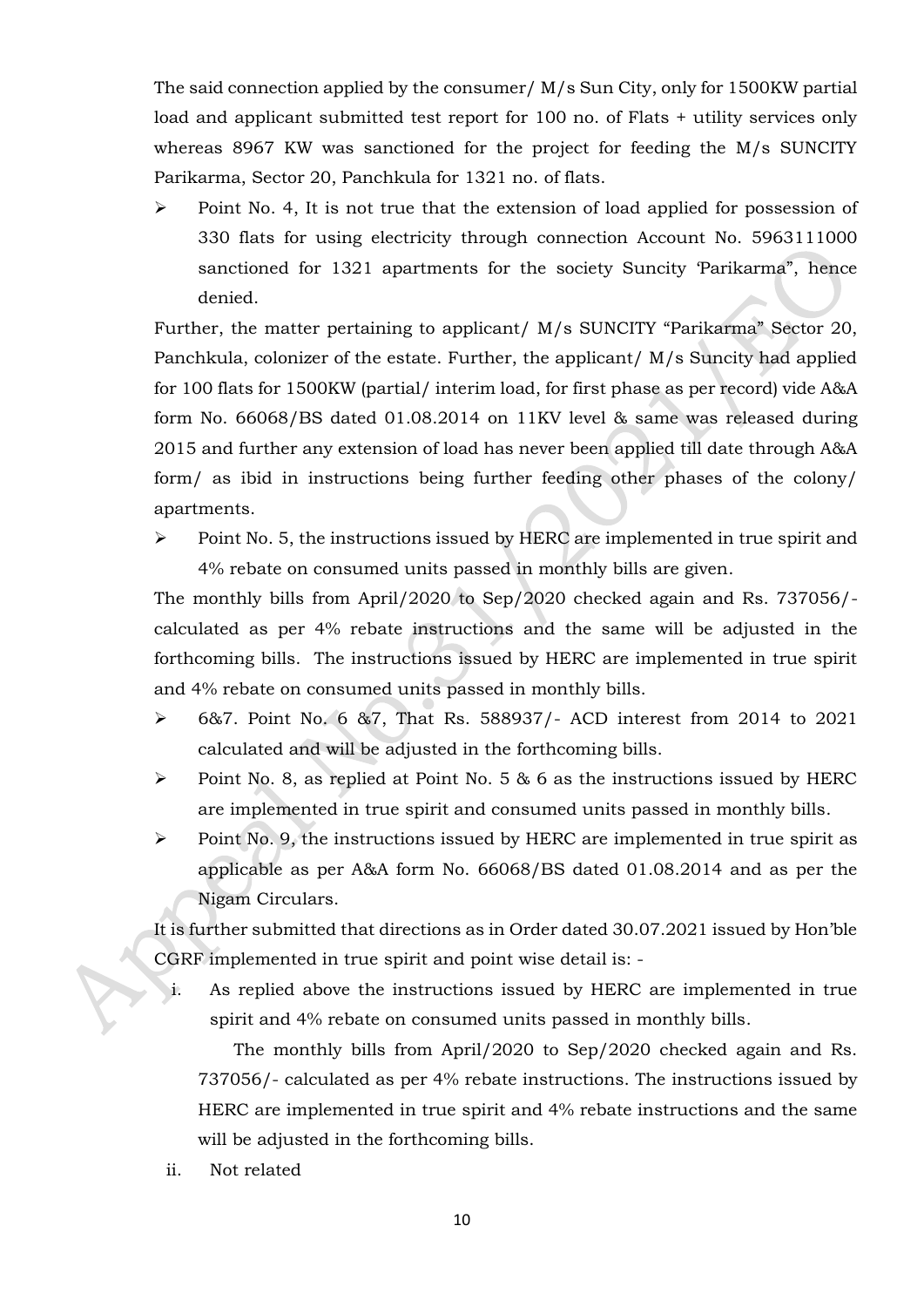- iii. That Rs. 588937/- ACD interest from 2014 to 2021 calculated and will be adjusted in the forthcoming bills.
- iv. The number of dwelling units as applied vide A&A form No. 66068/BS dated 01.08.2014 i.e. 100 units, updated with consumer account. The instructions issued by HERC are implemented in true spirit.
- 6. Hearing was held on 16.11.2021, as scheduled. The appellant vides his email dated 16.11.2021 has submitted that he received the reply of the respondent yesterday only and, therefore, he needs 10 days' time to file rejoinder and also requested to fix date of hearing except 26 to 30 November, 2021.

Acceding to the request of the appellant, the matter was adjourned to 02.12.2021.

- 7. Proceedings could not be held 02.12.2021 as the respondent SDO vide his email dated 01.12.2021 requested to postpone the date of hearing due to death of the father of Sh. Bhupinder Singh XEN. The matter was adjourned to 08.12.2021.
- 8. The appellant vides his email on 07.12.2021 has submitted the rejoinder as under:
	- i. That the contents of the para no.1 of the reply filed by the respondent needs no reply.
	- ii. That the contents of the para no.2 of the reply filed by the respondent needs no reply.
	- iii. That the contents of the para no.3 of the reply filed by the respondent are wrong and denied except the connection was sanctioned with the partial load of 1500 KW out of the total load of 8967 KW. The corresponding paras of the appeal are reaffirmed.
	- iv. That the contents of the para no.4 of the reply filed by the respondent are wrong and denied. It is submitted that extension of load has nothing to do with the slab benefit as the appellant is bound to give the slab benefit to all the residents. In Petition No. PRO35/2017 filed before HERC, in the interim order dated 10.10.2017 passed by Hon'ble HERC it was specifically mentioned that the Appellant is having single point connection and they are raising the bills to 1200 flat owners and thus at least from 10.10.2017 it was specifically in the knowledge of the respondents that the appellant is having 1200 dwelling units to which electricity is supplied by the appellant and thus it was the duty of the respondent to allow the slab benefit at least from 10.10.2017 . The Hon'ble Commission on 24.12.2018 directed the appellant to charge the flat owner strictly on the basis of Regulation 5.5 of the HERC Single point connection regulation, and thus the appellant was bound by the order to give the slab benefit to all the flat owner and hence the appellant is also entitled for the rebate. Regarding the sanctioned load the respondent has never taken the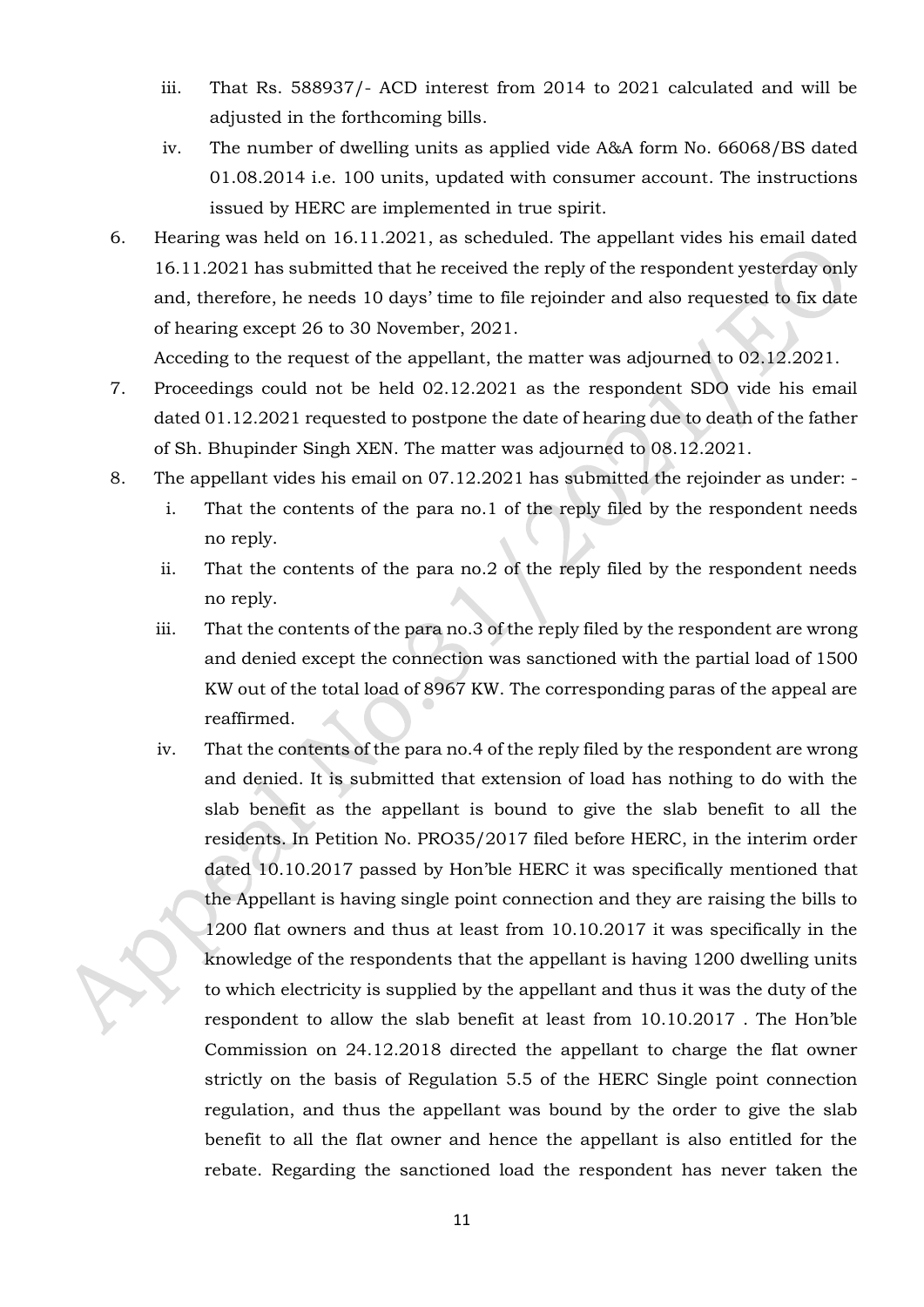objection before the Hon'ble Commission that the sanctioned load of the appellant is only 1500 KW and hence the appellant is not allowed to supply to 1200 dwelling units, having the sanctioned load of 1500 KW. Now the appellant has already deposited the security deposit to pending load also. It is further submitted that in maximum housing societies the respondent has allowed the slab benefit to the consumer, who has taken by the partial load, e.g. the respondent company in Rohtak with CA No. 2972260000 (bill is already enclosed with the appeal), is giving the slab benefit to the consumer with the sanctioned load of 850 KW load to 800 dwelling units and thus the respondent company is acting pick and choose basis.

- v. That regarding contents of para no. 5 of the reply it is submitted that the respondent has admitted that they have charged excess amount of Rs. 7,37,056/- from the appellant which will be reflected in the next bill. Since it is admitted by the respondent that they have charged the excess payment wrongly they are bound to give the interest  $\omega$  18 % on Rs. 7,37,056/-.
- vi. 8 & 7 That with regards to the contents of para no.6 and 7 of the reply it is submitted that the respondent has not considered the various circular issued by the HERC and UHBVN which says that the respondent is bound to give the 18% interest for the delayed period and in the present case despite the admission of the respondent that no interest was given for the period 2014 to 2021 they have not paid the interest for delayed period which is  $@$  18 % and the respondents are liable to pay the interest  $@18\%$ .
- vii. 8 and 9 That the contents of point 8 and 9 of the reply are wrong and denied. It is denied that the respondent has implemented the instruction in true spirit, which is also evident from the facts that for the last 7 years no interest was paid on the security deposit and even after passing the order from the CGRF no interest was paid till date as per the HERC/Nigam instruction. It is further submitted that 4% rebate was withhold by the respondent company violating the HERC Single Point Regulation and tariff provision, now after direction given by the CGRF ready to adjust the money but without interest.

It is therefore prayed that the appeal of the appellant may kindly be decreed with cost.

9. Final Hearing was held on 08.12.2021, as scheduled. The counsel for the appellant and the respondent SDO & XEN were present through video conferencing. Both parties argued the matter in their favor reiterating their written submissions; the same are not repeated here for the sake of brevity.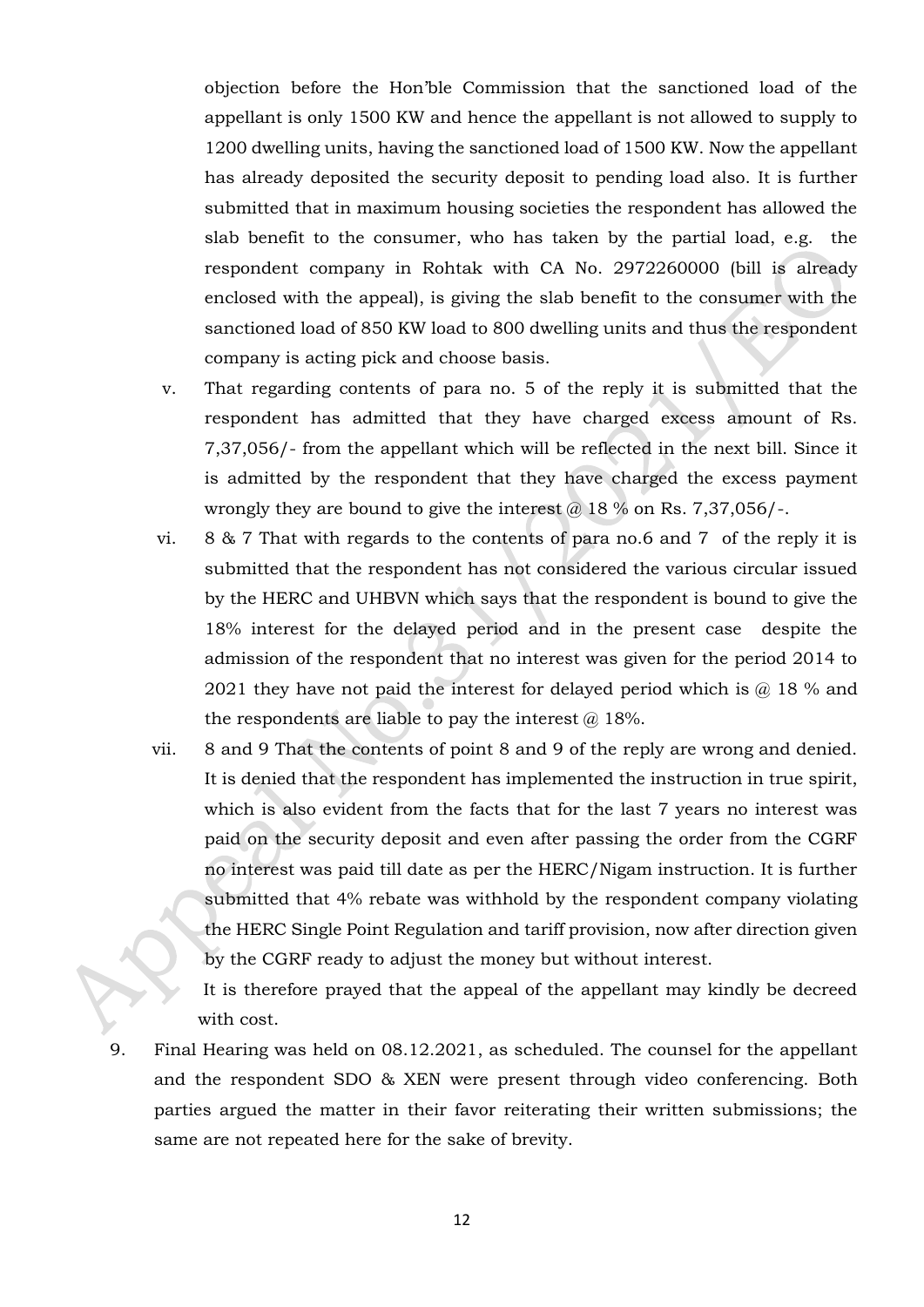- 10. After going through record placed on the file and hearing arguments/counter arguments of both parties, the appeal is decided as under:
	- i. 4% rebate on the consumed units has been passed on to the consumer in monthly bills as per instructions issued by HERC by the respondent SDO except for period from April,2020 to Sept,2020; for the same the arrear of Rs. 737056/- has been calculated and will be adjusted in the fourth coming bill.
	- ii. Regarding the interest on the rebate as per section 62(6) of the Electricity Act, 2003, It has been observed that the provision of a rebate of 4% in case of supply at 11 KV and 5% in case of supply at higher voltage in the energy consumption as recorded at single point supply meter was existing since the notification of the HERC Single Point Supply Regulations, 2013, notified on 09.01.2013 and the same was also specified in all the tariff orders issued thereafter till the tariff order issued on 07.03.2019.New HERC Single Point Regulations, 2020 was notified on 22.04.2020 repealing HERC Single Point Regulation, 2013 and the aforesaid provision of rebate was retained in it but the same was not specified in the tariff order issued on dated 01.06.2020. Resultantly, Haryana DISCOMs stopped to give benefit of the rebate and sought clarification form the HERC "whether the earlier rebate on Single Point Supply is applicable for FY 2019-20 and FY 2020-21, also or otherwise" so that necessary clarification can be issued in the field offices to avoid any litigation, harassment to the consumers and raising of half Margins etc. HERC clarified the same vide memo no. 592-93/HERC/Tariff dated 14.08.2020 that the rebate of 4% in case of supply at 11 KV and 5% in case of supply at higher Voltage, as per the HERC Regulation. DISCOMs started giving benefit of the rebate thereafter. As such, in view of the above facts, licensee has not deliberately over charged tariff in excess of what has been determined by the Regulatory Commission.

Hon'ble Supreme Court dated 28.09.2011 in case of NTPC Vs MP State Electricity Board & Ors, Civil Appeal No. 2451 of 2007 wherein it has been held that the question of interest under section 62(6) arises only when the Generating company or Licensee deliberately recovers or extracts from a person a price or charge in excess of what has been determined by the Regulatory Commission.

In view of the above discussions, the contention of the appellant to allow the interest on the rebate as per section 62(6) of the Electricity Act, 2003 is not justified.